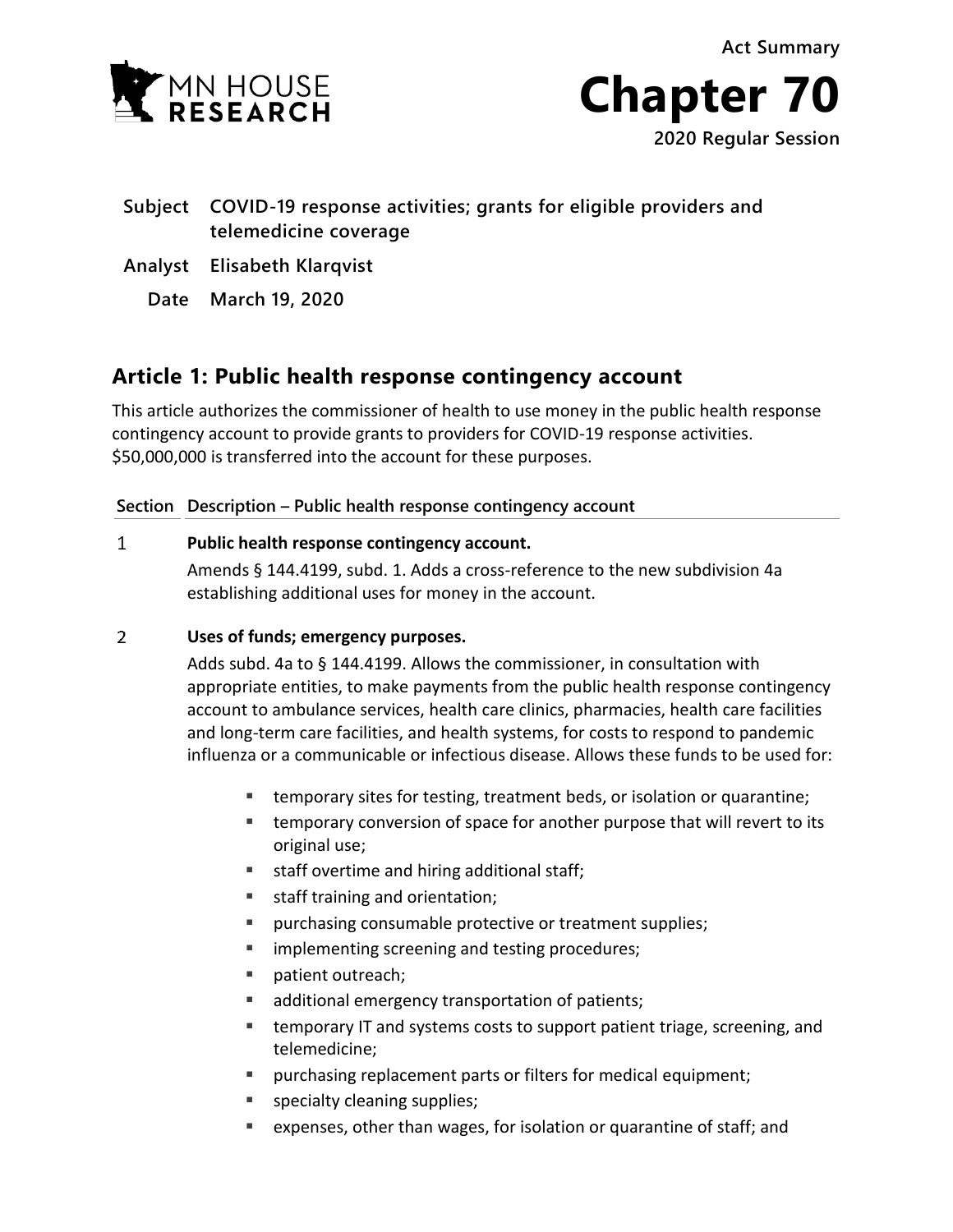### **Section Description – Public health response contingency account**

 other expenses that cannot reasonably be expected to generate income for the grant recipient after the outbreak ends.

#### $\overline{3}$ **Transfer; public health response contingency account.**

Requires the commissioner of management and budget to make a onetime transfer in fiscal year 2020 of \$50,000,000 from the general fund to the public health response contingency account for the uses listed in section 2 to address COVID-19. Provides that the commissioner does not need to make certain determinations, notify members of certain legislative committees, or receive a recommendation from the Legislative Advisory Commission, in order to make expenditures using these funds.

## **Article 2: Health care response fund and provider grant program**

This article establishes a health care response fund and appropriates money in the fund to the commissioner of health to provide grants to providers for COVID-19 response; to establish temporary testing, treatment, and isolation or quarantine sites; and to administer the grant program. \$150,000,000 is transferred to the fund for these purposes.

**Section Description – Health care response fund and provider grant program**

#### **Health care response fund and provider grant program.**  $\mathbf{1}$

Creates a health care response fund and authorizes the commissioner to issue provider grants with money in the fund.

**Subd. 1. Definitions.** Defines terms for this section: commissioner, COVID-19, eligible provider, fund, isolation, and quarantine.

**Subd. 2. Health care response fund.** Establishes a health care response fund in the state treasury and appropriates money in the fund to the commissioner of health to make grants to eligible providers, operate temporary sites, and administer the grant program. Credits to the fund, interest earned on money in the fund.

**Subd. 3. Legislative Advisory Commission review.** Requires the commissioner of management and budget to submit proposed expenditures from the fund that exceed \$1,000,000 to the Legislative Advisory Commission for review and recommendation. Lists what a submission must include, and gives the commission two days to review the proposed expenditure. Allows commission members to make a positive recommendation, negative recommendation, or no recommendation. Provides that if a majority of commission members from the senate and a majority of commission members from the house make a negative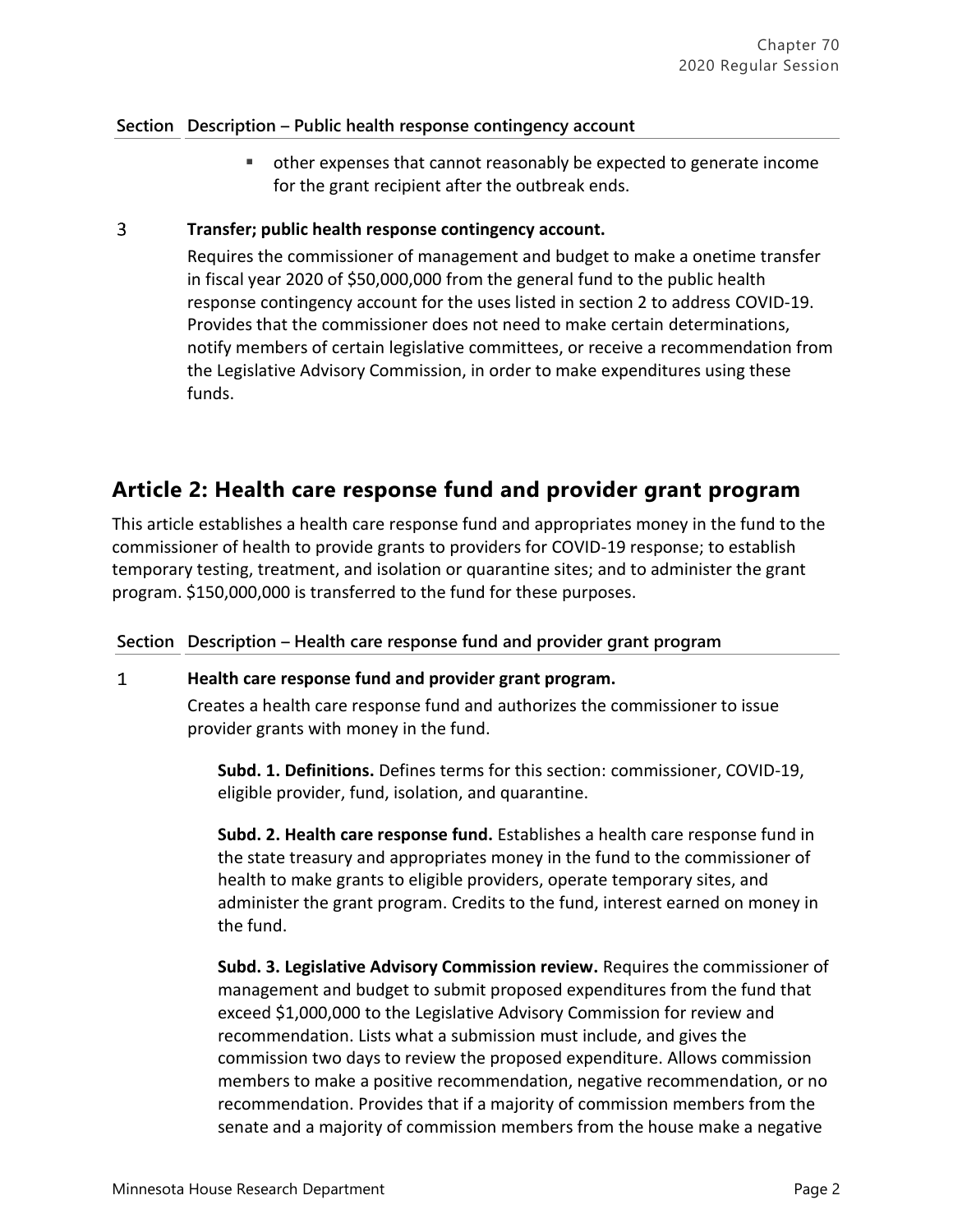### **Section Description – Health care response fund and provider grant program**

recommendation, the commissioner cannot expend the money. Allows the commission to approve or disapprove an expenditure with a public meeting, by meeting remotely, or by written communication.

**Subd. 4. Grants.** Allows the commissioner to make grants to eligible providers that have an urgent or emergency need to plan for, prepare for, or respond to COVID-19. Requires the commissioner to establish priorities for issuance of grants and to determine the number of grants issued and grant amounts.

**Subd. 5. Application; grant agreement.** Directs the commissioner to develop an application form and application process, and specifies information an applicant must provide. Requires the commissioner to obtain a signed grant agreement before issuing a grant.

**Subd. 6. Allowable uses of funds.** Allows the commissioner to issue grants for:

- temporary sites for testing, treatment beds, or isolation or quarantine;
- temporary conversion of space for another purpose that will revert to its original use;
- staff overtime and hiring additional staff;
- staff training and orientation;
- **PEDIET:** purchasing consumable protective or treatment supplies;
- **If** implementing screening and testing procedures;
- patient outreach;
- additional emergency transportation of patients;
- **EXTERGHT EXECTS THE EXECTS THE THE STARK IN STARK ISS** temporary IT and systems costs to support patient triage, screening, and telemedicine;
- purchasing replacement parts or filters for medical equipment;
- **specialty cleaning supplies;**
- expenses, other than wages, for isolation or quarantine of staff; and
- other expenses that cannot reasonably be expected to generate income for the grant recipient after the outbreak ends.

**Subd. 7. Temporary health care sites.** Allows the commissioner to establish and operate temporary sites if no eligible provider is able to establish and operate temporary sites for testing, treatment beds, or isolation or quarantine. Also allows the commissioner to direct local units of government and eligible providers to establish and operate these temporary sites, and allows the commissioner to make expenditures from the fund for the establishment and operation of these temporary sites.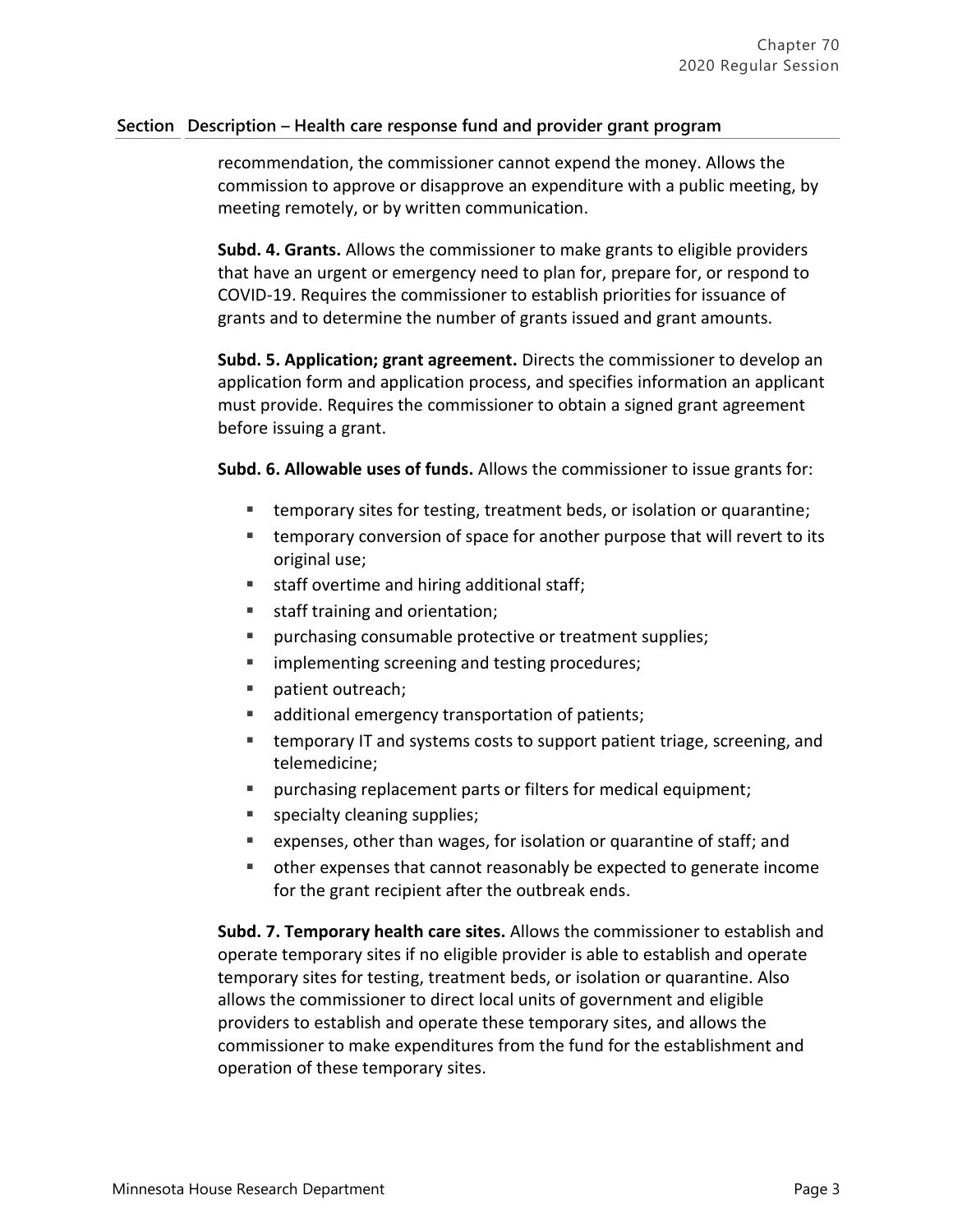### **Section Description – Health care response fund and provider grant program**

**Subd. 8. Condition of accepting grant.** Requires an eligible provider that accepts a grant to agree not to bill uninsured patients for the cost of COVID-19 screening, testing, or treatment. Also requires an eligible provider that accepts a grant, is out of network, and provides COVID-19 screening, testing, or treatment, to agree to accept to the median network rate as payment in full for the services provided and to not bill the patient any amount more than the cost-sharing that would apply if the patient was in-network.

**Subd. 9. Use of funds for unauthorized purposes.** If the commissioner determines that a grant recipient used a grant for an unauthorized purpose, allows the commissioner to terminate the grant agreement, recover any money used for the unauthorized purpose, and pursue other available remedies.

**Subd. 10. Assistance from other sources.** Requires an eligible provider or local unit of government that receives funds from a nonstate source for COVID-19 planning, preparation, or response to notify the commissioner. Requires an eligible provider or local unit of government to pay back to the commissioner any amount that exceeds the provider's or local unit of government's total cost for COVID-19 planning, preparation, or response, up to the amount of the grant.

**Subd. 11. Evaluation; report.** Allows the commissioner to require applicants and grant recipients to provide information needed for the commissioner to evaluate the need for or use of the grant. Requires a report to certain members of the legislature on grants issued, and requires this information to be posted on the Department of Health web site.

**Subd. 12. Data classification.** Classifies certain data held by the commissioner related to the grant program.

**Subd. 13. Expiration.** Makes this section expire June 30, 2022.

#### $\overline{2}$ **Transfer; health care response fund.**

Requires the commissioner of management and budget to make a onetime transfer in fiscal year 2020 of \$150,000,000 from the general fund to the health care response fund for the uses specified in section 1. Transfers any unobligated and unexpended amount in the fund on February 1, 2021, to the general fund.

## **Article 3: Coverage of telemedicine services**

This article requires health carriers to cover health care services provided via telemedicine directly to a patient at the patient's residence.